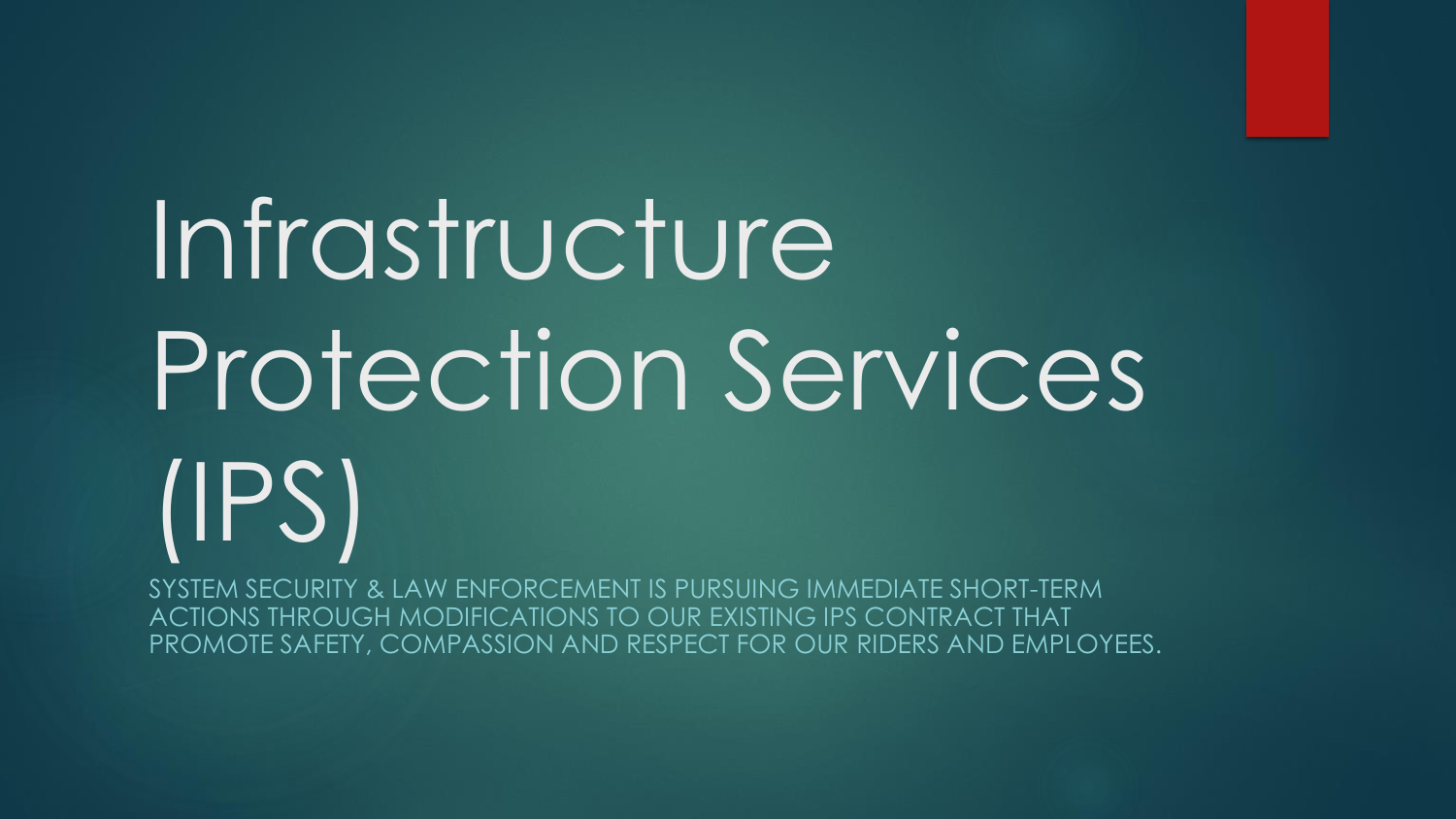#### Security Contract Extension

- SSLE is requesting a six (6) month extension-(with a six (6) month extension option) for the time period of April 1, 2022, to March 31, 2023, for our current security contract with RMI.
- $\blacktriangleright$  This extension will allow the implementation of SSLE recommendations. In addition, this extension will ensure sufficient time to finalize the scope of work for a new solicitation and launch a new competitive solicitation for Infrastructure Protection Services that are aligned with Metro's new model for public safety.
- ▶ The cost for the total twelve (12) month extension: \$38,000,000
	- Each six (6) month extension option: \$19,000,000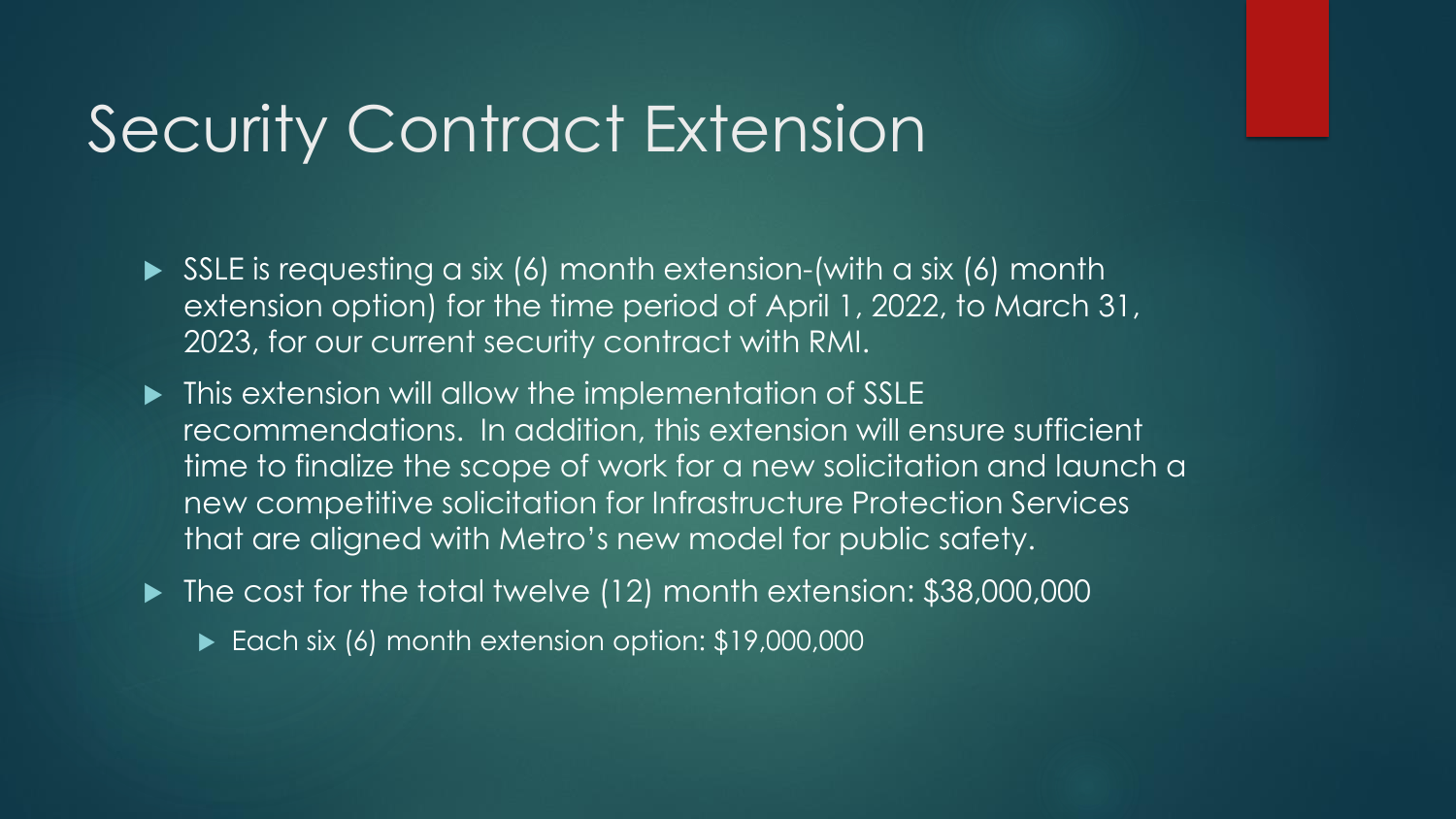#### Potential IPS Modifications

There are six general categories being considered for modification:

- Background Checks
- $\blacktriangleright$  Training
- $\blacktriangleright$  Uniforms
- $\blacktriangleright$  Transparency
- **Accountability**
- ▶ Use of Force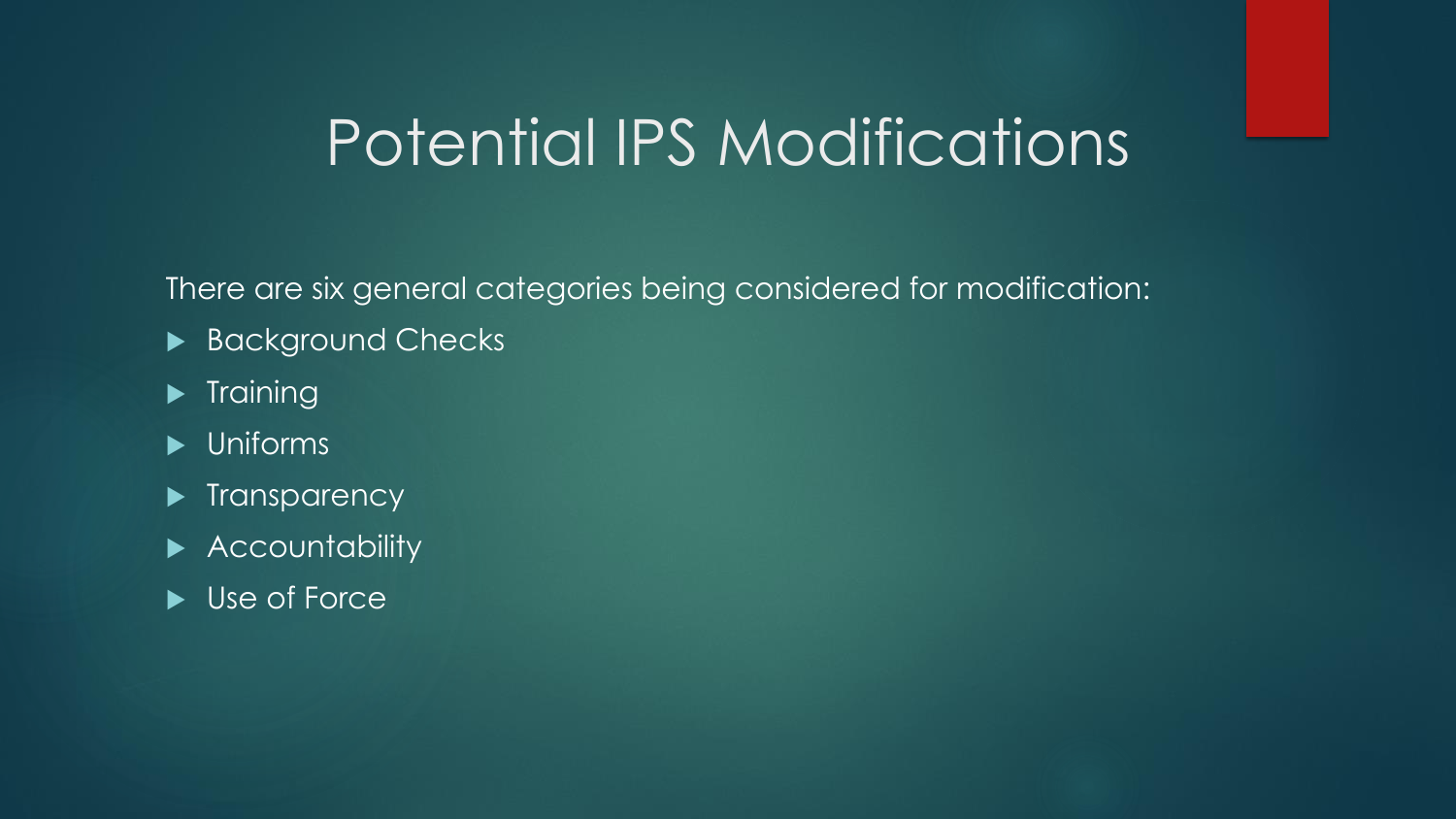## SSLE Recommended Modifications

| <b>Recommendations</b>                                                                                                                                                                                                                                                   | <b>Preliminary Cost Impact</b>                                                                                                                                                                                                                            |
|--------------------------------------------------------------------------------------------------------------------------------------------------------------------------------------------------------------------------------------------------------------------------|-----------------------------------------------------------------------------------------------------------------------------------------------------------------------------------------------------------------------------------------------------------|
| <b>Background Checks</b><br>Security contractors shall be required to exclude security guards<br>that have been previously terminated by a law enforcement<br>agency from working on the Metro contract.<br>Expanded background checks to include psychological testing. | There is no increase in cost to implement this<br>$\bullet$<br>recommendation.<br>The approximate cost of performing the additional<br>$\bullet$<br>psychological testing as proposed by SSLE is \$500 per<br>applicant, approximately \$62,000 annually. |
| <b>Training</b><br>• Enhanced training to include Implicit Bias, How to Better Serve<br>Persons with Disabilities, including Mental and Development<br>Disabilities, How to Assist Persons who are Unsheltered, and<br>Customer Service.                                 | The approximate cost of providing the four courses<br>$\bullet$<br>recommended by SSLE is \$120,000.                                                                                                                                                      |
| Uniforms<br>New uniforms to promote a more approachable, less militaristic<br>appearance and assist the visually impaired for easier<br>identification.                                                                                                                  | The approximate cost per year for a total annual cost<br>$\bullet$<br>of \$40,000.                                                                                                                                                                        |